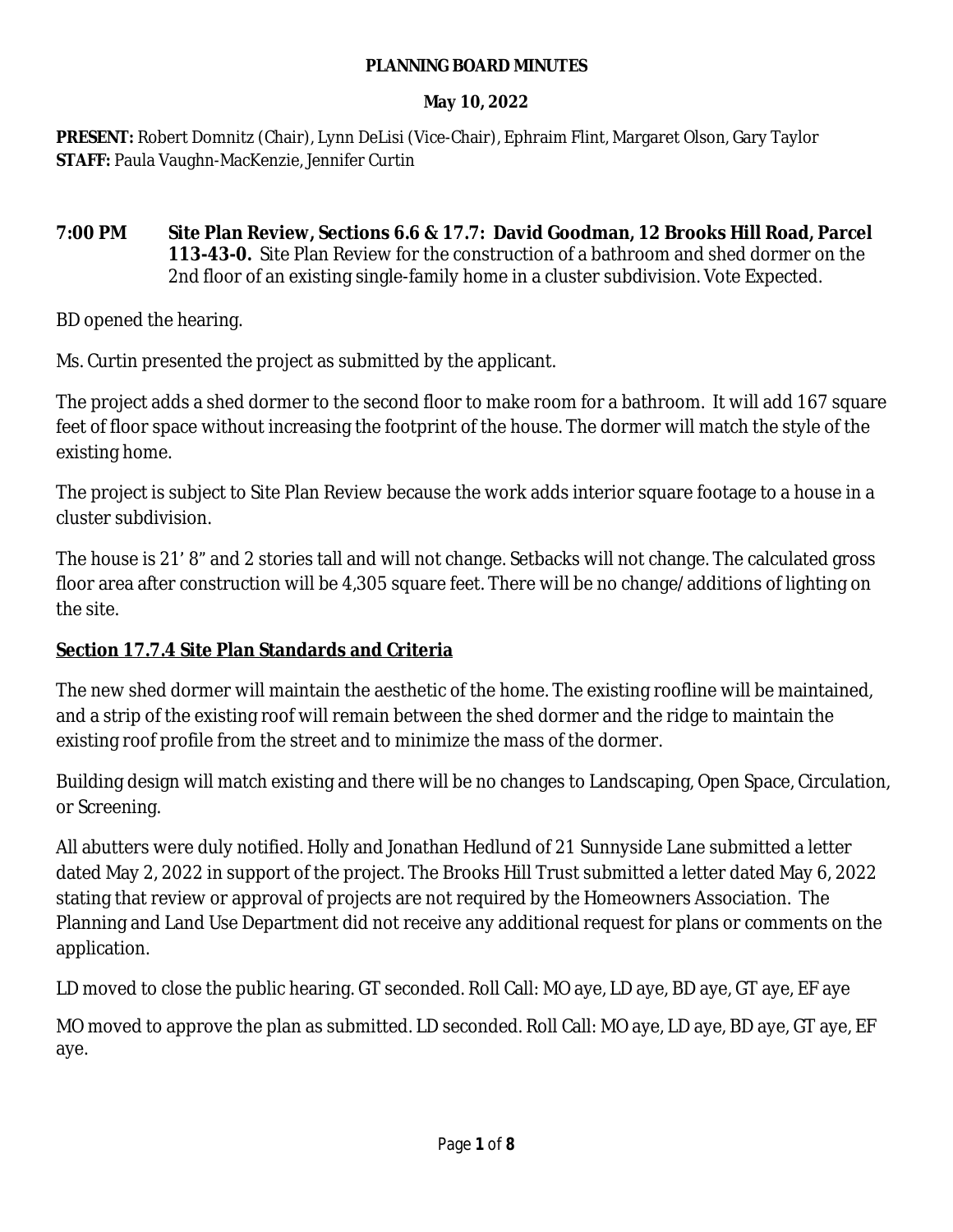#### **7:15 PM Site Plan Review, Section 17.7: Berryfield Farm LLC., 131 Weston Road, Parcel 170- 3-0.** Site Plan Review for the construction of 2<sup>nd</sup> floor additions to an existing accessory structure to house two accessory apartments for agricultural uses. Vote Expected.

BD opened the hearing.

Ms. Curtin presented the project as submitted by the applicant.

The project will add a second story to an existing garage and minor additions to accommodate stairways and egresses for two accessory apartments for farm hands at Berryfield Farm. The addition is 1,411 square feet. The Site Plan shows a limit of work and erosion control line surrounding the project area.

The project is subject to Site Plan Review because the existing and proposed structures on the lot are over 6,500 square feet of calculated gross floor area.

The height of the structure will be 28' 3" and 2 stories.

The lot is in the R-1 district. The lot has 9.18 acres. The garage will be 218' from the property line at the closest point. After construction the calculated gross floor area on the lot will be 21,387 square feet.

The applicant states that the new septic system has been approved by the Board of Health. The applicant must go before the Historic Commission because they are demolishing more than 25% of the roofline of the garage.

A portion of the project intrudes into the 200-foot riverfront resource area and the applicant received approval and an Order of Conditions from the Conservation Commission on April 7, 2022.

The only lighting will be at exterior doors as follows:

2x Wall Sconce on East Elevation at the Exterior Wall Entrances, 800 Lumens, 2700 k color temperature.

3x Recessed Lights on the west elevation at the entrance doors, 800 Lumens, 2700 k color temperature.

## **Section 17.7.4 Site Plan Standards and Criteria**

There will be no substantial changes to building appearance except for added story, and the addition of entrances and stairways.

There will be no changes to Open Space, Circulation, Screening, Open Space or Drainage, except as required by the Conservation Commission.

The addition complies with dimensional requirements under the bylaw. The applicant is requesting approval for two accessory apartments stating the project is exempt from zoning because it is an agricultural use. More detail is in the accessory apartment section of the report.

All abutters were duly notified. Dorota Wysocka of 137 Weston Road submitted comments that she does not approve of the project. She stated that it will negatively impact the residential character of the neighborhood, conservation land, and wetlands. In addition, she believes that the main house could house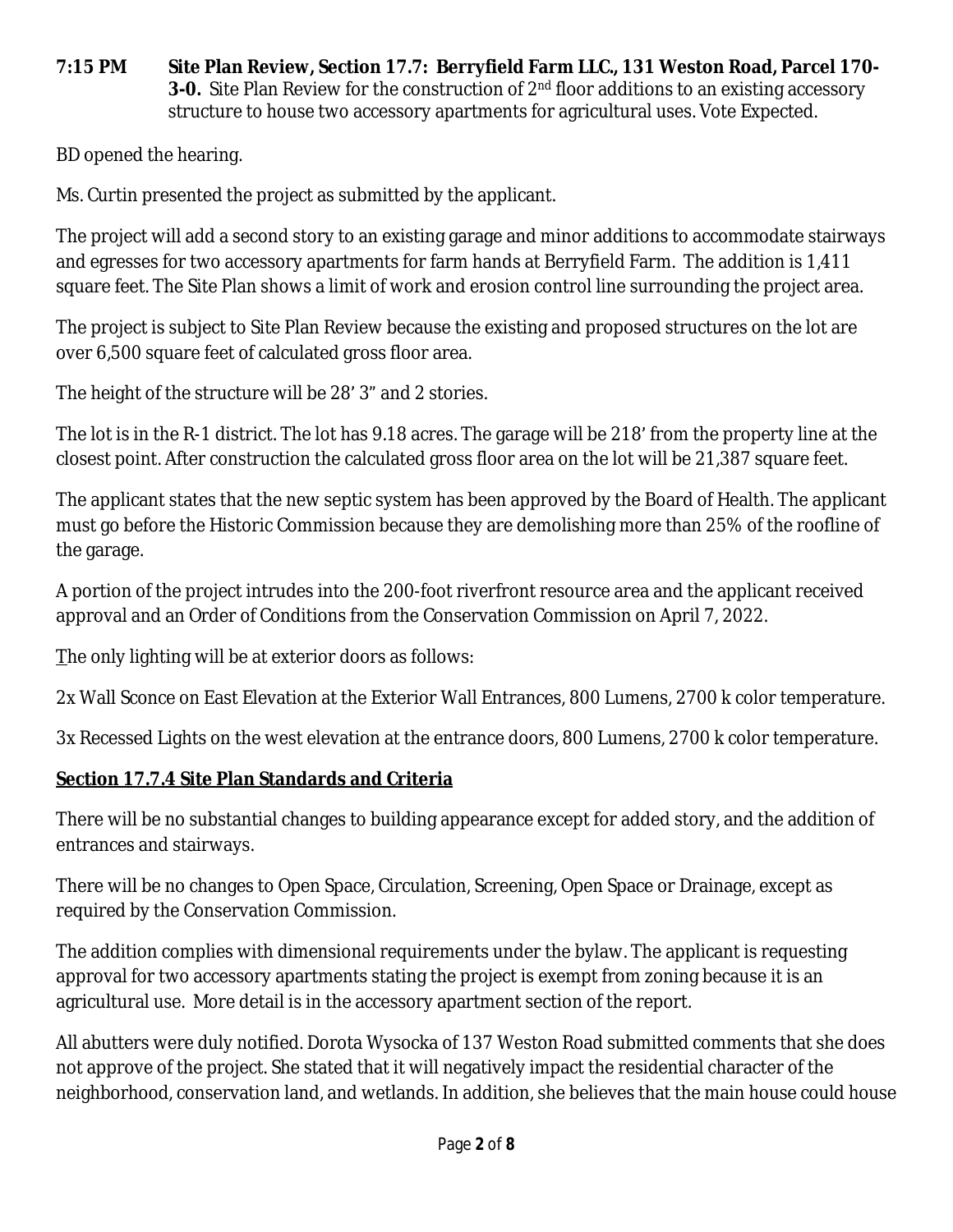apartments and there is no need for new ones. Lastly, she believes that there are too many structures crowded on the lot.

Rachel and Jon Drew of 135 Weston Road submitted a letter of support dated April 28, 2022 stating that they share a driveway with Berryfield Farm and are happy to support efforts that increase housing in town and especially for farm workers to have affordable and accessible housing.

Henry Dane, agent for the applicant, stated that the housing is for the farm workers, so it counts as an agricultural use and is exempt from special permits for its use.

LD asked where the other structures are that could house apartments.

Mr. Dane said that there is a large barn, a smaller garage building, and the caretaker's house. The issue with space is that there is space in the caretaker's house for bedrooms but if the stable hands have families, they need a kitchen facilities and privacy that cannot be provided. Multiple kitchens in one house also raises similar zoning issues.

Ms. Wysocka said that the farm has been there for over 20 years and there has been no need for extra apartments. She questioned the necessity of the apartments. There will be many dwelling units in a small area.

BD said that Site Plan Review does not review the use of the structure. He asked if the two lots are to stay separate or are they joined by use since the riding ring straddles both lots.

Mr. Dane said that they are separate lots as they are owned by different LLCs.

MO moved to close the hearing. GT seconded. Roll Call: MO aye, LD aye, BD aye, EF aye, GT aye.

MO moved to approve as submitted. GT seconded. Roll Call: MO aye, LD aye, BD aye, EF aye, GT aye.

# **7:20 PM Recommendation for Accessory Apartment, Section 14.3.3: Berryfield Farm LLC., 131 Weston Road, Parcel 170-3-0.** Request for a recommendation to the ZBA for 2 accessory apartments for agricultural use. Vote expected.

MO said that it is a large lot so the apartments will not have a negative impact on the surrounding area.

LD said that the Bylaw states that there can only be one accessory apartment per lot.

PVM said that the Bylaw also has a provision that allows for more than one accessory apartment on a lot, but it requires open space in 80,000 sq ft per extra apartment. In this case the applicant states they are exempt under the agricultural exemption which will be for the ZBA to ultimately decide. Town counsel submitted an opinion that the agricultural exemption may be reasonable if the apartments are just for farm workers.

LD said that the applicant stated that families would live there.

PVM said that it is for farm workers who may have a wife and children that should be able to live with them.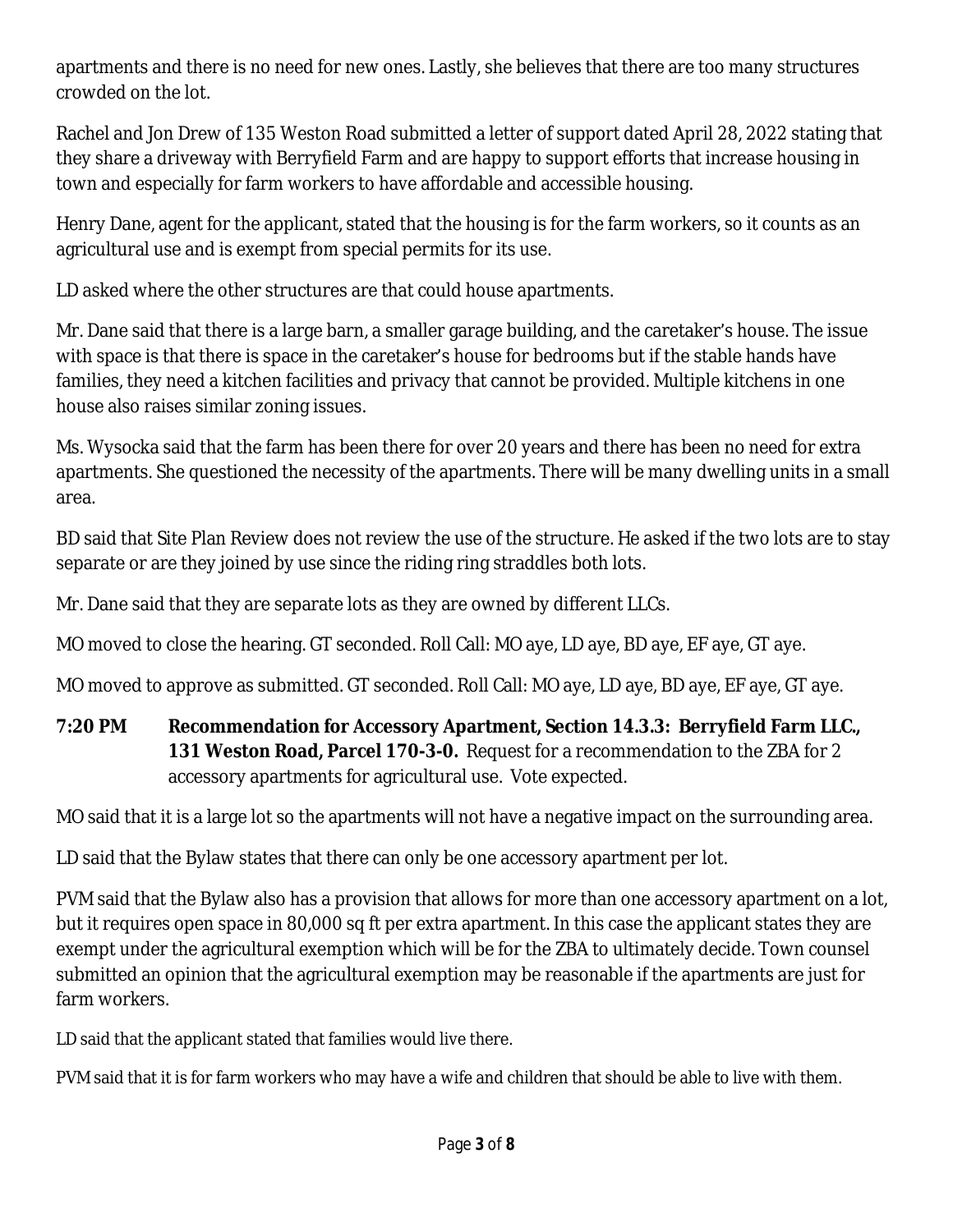LD said she is not comfortable with having two accessory apartments on the property since they could sell the property to someone who would rent them out as regular apartments.

PVM said we can request the ZBA condition that the apartments only be occupied by farm workers. If the property is sold and is not in continuing agricultural use, then one apartment would need to be decommissioned.

MO asked what the issue is with two apartments on such a large lot.

GT said there is not an issue in this case but that its sets a precedent to allow multiple apartments for agricultural operations. He added that the Board should research the laws further.

BD asked where the line is in terms of reasonable regulation. He asked Mr. Dane if the riding school would have clients stay in the apartments.

Mr. Dane said the apartments are only for workers, not students or guests. He added that the statute states that a special permit cannot be required for an agricultural use.

EF asked when does the number of accessory apartments allowed on an agricultural lot cease to be reasonable.

MO said a major problem in Lincoln is that farm workers cannot afford to live close to where they work. We will likely see more of these kinds of proposals because farms will have to provide housing.

GT said that a solution can be a condition that restricts that these units remain in agricultural use.

EF said that enforcement is an issue.

PVM said that it would be a violation of the bylaw to not comply with a condition of the special permit.

LD said that Lincoln has a big problem with enforcement.

PVM said that most people comply and try to do the right thing by calling the office to find out what steps they must go through for projects. We have had a few problems with compliance, but the Building Inspector has been able to bring them into compliance.

MO said that we cannot withhold approval because the applicant may not comply in the future.

The Board decided that they will decide on their recommendation at a joint PB and ZBA hearing in July and will invite Town Counsel to advise.

LD asked if there is a precedent already with farm workers living on the property with families.

EF said that Codman Farm has housing.

Pete Lowy said that he and his family live on the farm and his assistant lives in the accessory apartment. He agreed that it is problem to hire staff without affordable housing options close by. Additional housing would attract workers and make them more apt to stay on the farm which benefits both the farm and the workers.

Mr. Dane said it also helps to make farming feasible.

Mrs. Drew said that she appreciates less traffic on the shared driveway and farm workers living on the property reduces traffic and she is in favor of more affordable housing in general, especially to support agriculture.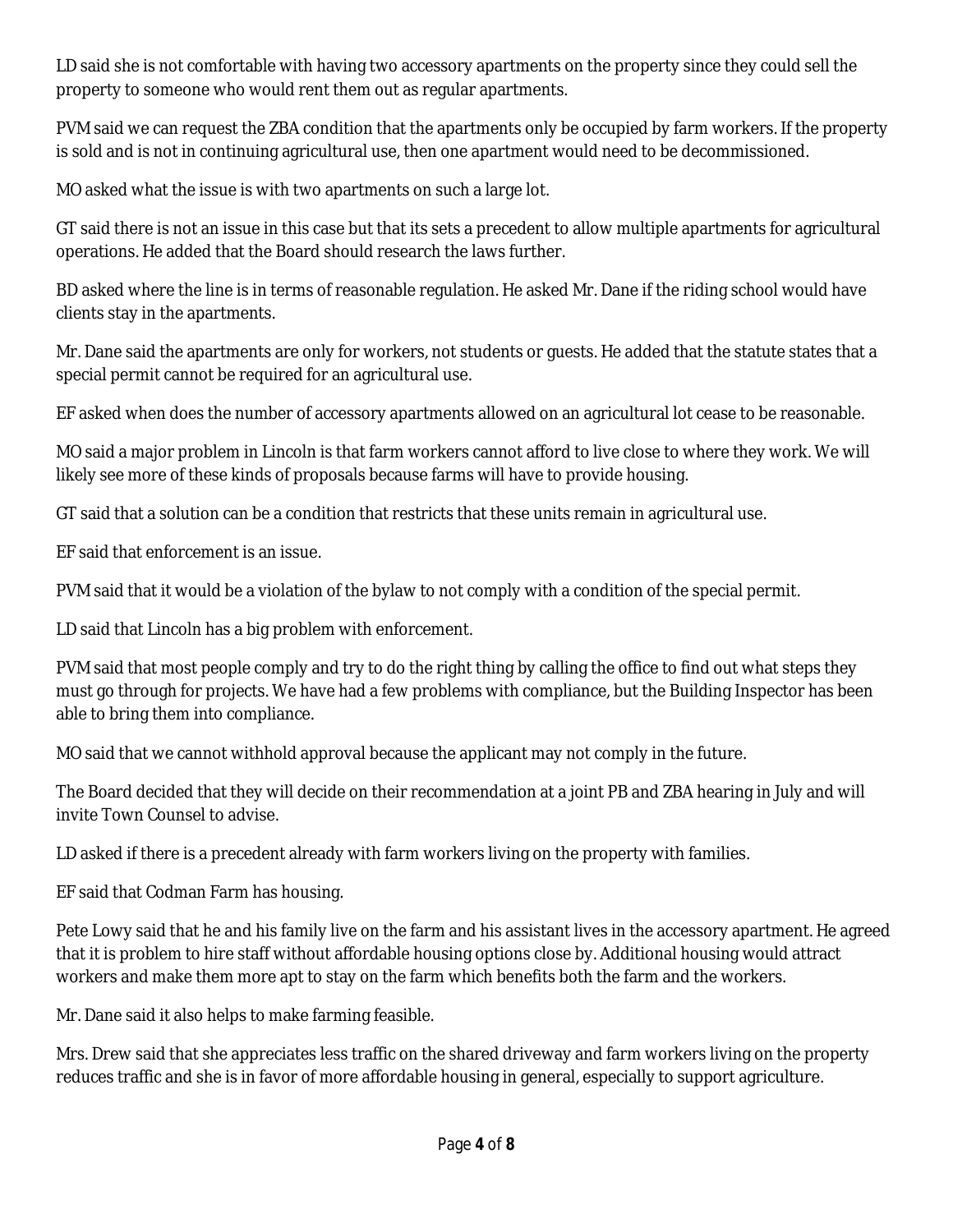MO moved to continue to the ZBA meeting at which the project will be reviewed. EF seconded. Roll Call: MO aye, LD aye, BD aye, EF aye, GT aye.

**7:30 PM Determination of Minor Change, Section 17, Site Plan Review: Codman Community Farms, 58 Codman Road, Parcel 161-23-0.** Request for a Determination of Minor Change to an approved site plan for a paved parking area, pathway, landscape improvements and a new entryway. Vote Expected.

PVM presented the project as submitted by the applicant.

The project will repave the existing driveway, modify an entry and create ADA compliant walkways to the Codman Farm Store to increase safety and accessibility. The driveway will have 24 defined parking spaces including 2 new handicap spaces that are separated from the farm travel lanes. This project will include minimal grading to even out the driveway area and improve stormwater runoff, icing, and erosion issues. The barn forecourt will be reconfigured to be pedestrian-friendly with occasional use by farm vehicles. Low stone walls will be constructed to protect two trees adjacent to the new parking area which will match the existing walls on Magnolia Path. There is an ADA compliant path that leads to a crosswalk across Codman Road that hooks up with Magnolia Path phase 2 that will run from Public Safety to a new crosswalk to access Codman Farm. In addition, landscape plantings will be installed around the driveway, forecourt, and parking areas.

Lighting: 2x Recessed downlights in the soffit above the new entry door at 725 Lumens, 2700k color temperature.

BD said the Historic District Commission reviewed and approved the project. He asked if they imposed conditions on hours of operation for events.

MO said that usually the impact of events is on abutters and the closest abutter is Codman House which holds more events.

Mr. Lowy said the purpose of this project is not to create a new wedding venue or source of income for the Farm. The intent is to create a more welcoming space for visitors and to hold a few community events a year.

LD and MO said that conditions on hours of operation are not necessary.

MO moved to consider the change minor in nature. LD seconded. Roll Call: LD aye, BD aye, EF aye, MO aye, GT aye.

MO moved to approve as submitted. LD seconded. Roll Call: LD aye, BD aye, EF aye, MO ay, GT aye.

**7:40 PM Recommendation for Accessory Apartment, Section 14.3.3: Susan Hallstein, 90 Lexington Road, Parcel 133-37-0.** Request for a recommendation to the ZBA for an accessory apartment. Vote expected.

Ms. Curtin presented the project as submitted by the applicant.

Susan Hallstein is requesting a favorable recommendation to the ZBA for an accessory apartment to be located in a newly constructed accessory structure. The applicant would like to downsize and have family live on the site. The height of the structure will by 16". The structure will be one story and will be connected via boardwalk to the existing garage. There will be 2 Wall Lights, one at each door at 790 lumens and 3000k color temperature.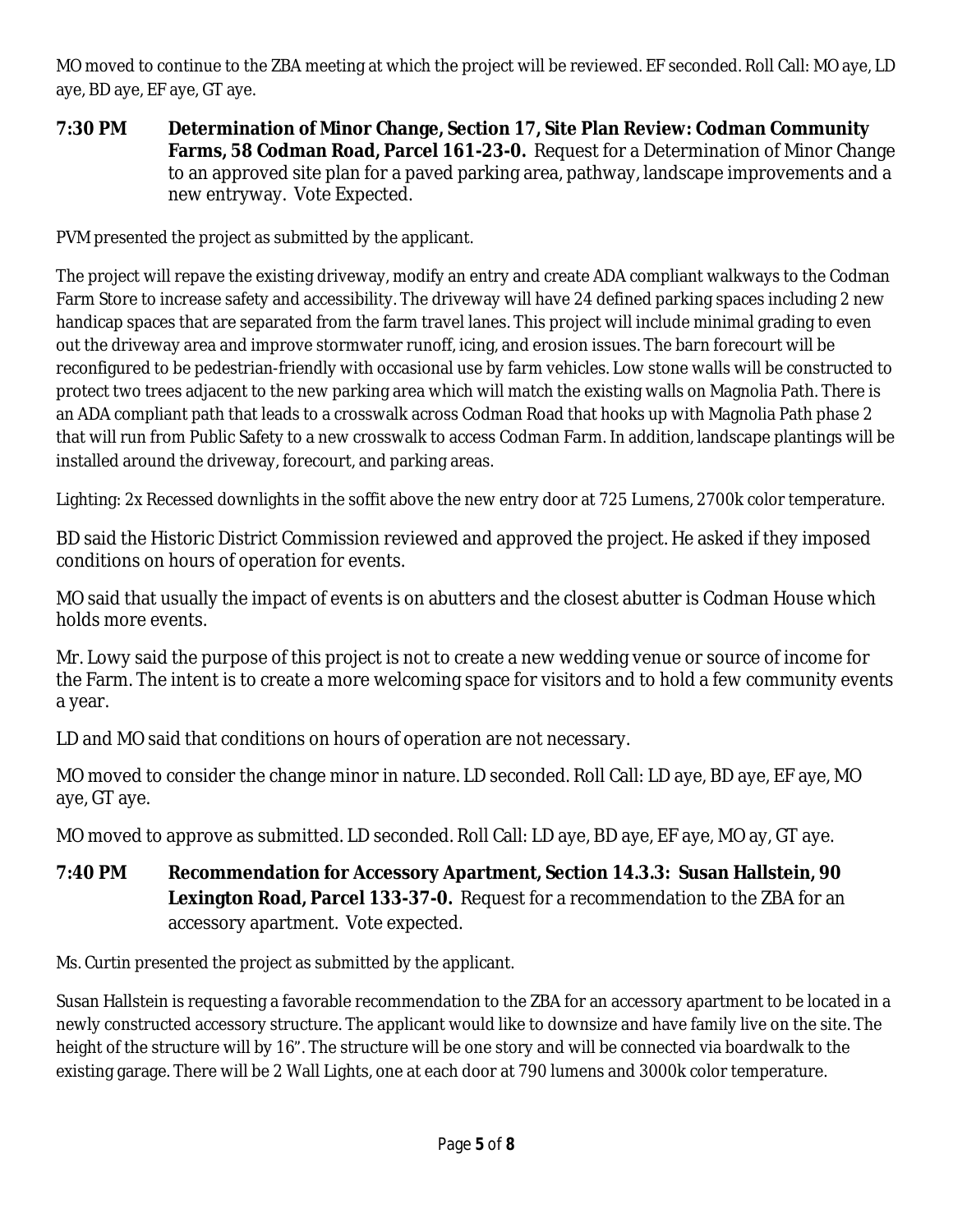The project is not subject to Site Plan Review because the existing and proposed structures on the lot do not meet the threshold of 6,500 square feet of calculated gross floor area. The lot area is 101,268 square feet.

The project complies with the requirements for an accessory apartment under the Zoning Bylaw section 14.3

### **Requirements for an Accessory Apartment**

- **(a) Floor Area:** The apartment will be 991 square feet which is less than the maximum of 1200 square feet.
- **(b) Lot Size:** The lot size is 101,268 square feet. which exceeds the required 40,000 square feet.
- **(c) Occupancy:** The owner will occupy the accessory apartment and the main house will be occupied their daughter and family.
- **(d) Sewage:** The applicant states that the 5-bedroom septic system is adequate to service both the house and apartment. The applicant will need approval from the Board of Health prior to receiving a building permit.
- **(e) Access and Parking:** Parking will be in the existing garage and there will be two means of egress.
- **(f) Number of Units:** The accessory apartment is the only apartment on the lot.
- **(g) Appearance:** The new structure will match the aesthetics of the existing home.
- (h) **Effect on Adjacent Properties and the Neighborhood:** The lot is heavily wooded and the applicant states that there are no open views to the property from abutters.

The Planning and Land Use department received a letter from Scott and Lori Dale of 84 Lexington Road. They were concerned about lack of notice, issues with existing studio garage space being turned into an apartment in the future, ledge requiring blasting for construction, calculate gross floor area, and future occupation of the apartment by people other than family.

Ms. Curtin added that a recommendation does not require notice to abutters as they will be notified prior to the ZBA hearing in July.

Elaine Cogliano requested plans but did not submit comments.

Mrs. Hallstein added that she is sorry to her neighbors that they were not given notice early enough. She only received the agenda on Friday and made sure to notify her neighbors of the meeting herself.

BD asked about the area above the garage.

Mrs. Hallstein said that it is an art studio for her work, and it has always been her studio. The original idea was to extend it to an apartment but in order to have a living space it would reduce the space of her studio. So, the family decided to put the apartment in a new building.

LD asked if the studio has a kitchen or bathroom.

Mrs. Hallstein said that there is no plumbing.

BD asked if there is substantial ledge that would require blasting.

Mrs. Hallstein said that tests will need to be done and then they will go from there, but her intent is not to do blasting if not necessary.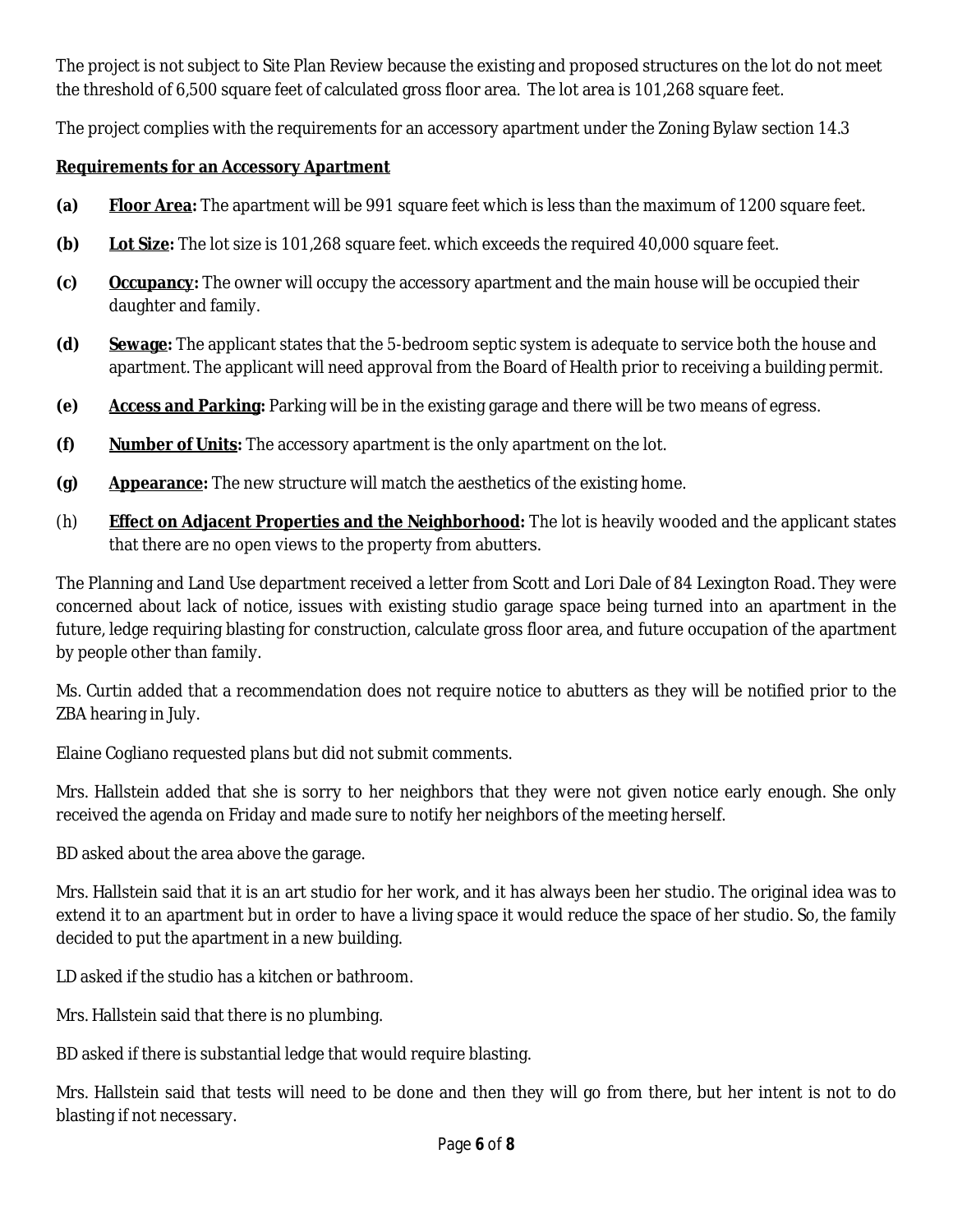Mr. Dale stated that he is concerned with the proposal and if it will impact them visually since there is no landscaping or grading plans so he is unsure of what will have to be done for clearing to situate the new structure. He added that this is the third building on the site, and it seems excessive. When he built his home in 2003, Mr. Dale stated that he discussed with Mr. Hallstein the situation of the home, and both agreed on reducing the visibility. He also expressed concern that blasting could cause damage to abutting homes. He said the definition in the bylaw of calculated gross floor area is confusing and wanted confirmation that the project is under the threshold for site plan review.

PVM said that it is reviewed by staff and has been confirmed. The assessors card includes things in floor area calculations that are not included in calculated gross floor area, like open porches and basements.

Mr. Dale said that he expects that the ZBA will review grading, landscaping, and site plans.

Mrs. Hallstein asked if it essential to have a landscaping plan at this point since it was not part of the stated requirements. She added that it was suggested to her to talk with her neighbors about the project so gave notice to them on her own.

MO said that the discussion is just for a recommendation to the ZBA. The ZBA will issue the permit for the accessory apartment, which will be the formal hearing. She added that the project is below the square footage threshold for site plan review, so some of the documentation is not pertinent such as landscaping, grading, and site plans. She is not sure what the ZBA will require, but the square footage dictates the amount of documentation required for the Planning Board.

BD said that the ZBA does not conduct a site plan review on accessory apartments, they just review criteria of section 14.3.

Mr. Dale said that he understands that the Planning Board has a limited scope, but more details should be reviewed by the ZBA. He added that the applicant states this will be a family apartment and that it should be a condition of the permit that this only be used for family and not be rented out to anyone else as he believes that is the intent of the accessory apartment bylaw. He is concerned with the ability of the Town to enforce.

GT said that accessory apartments are not restricted to family and the Planning Board has been promoting accessory apartments as affordable dwellings.

Miles Russell of 96 Lexington Road asked how often accessory apartments are in separate buildings.

BD said that the bylaw was liberalized in 2020 to allow new building to house accessory apartments, but accessory apartments have been allowed for decades in detached buildings older than 10 years old.

MO said we have been encouraging accessory apartments as they diversify housing in Town, but many applicants have requested them for families.

BD said we have a narrow mission to recommend to ZBA and compliance with regulations and this project complies.

EF moved to provide favorable recommendation to the Planning Board for the accessory apartment. GT seconded. Roll Call: LD aye, BD aye, EF aye, GT aye, MO aye.

## **Business**

# **Approve April 12, April 19, and April 26, 2022 minutes**